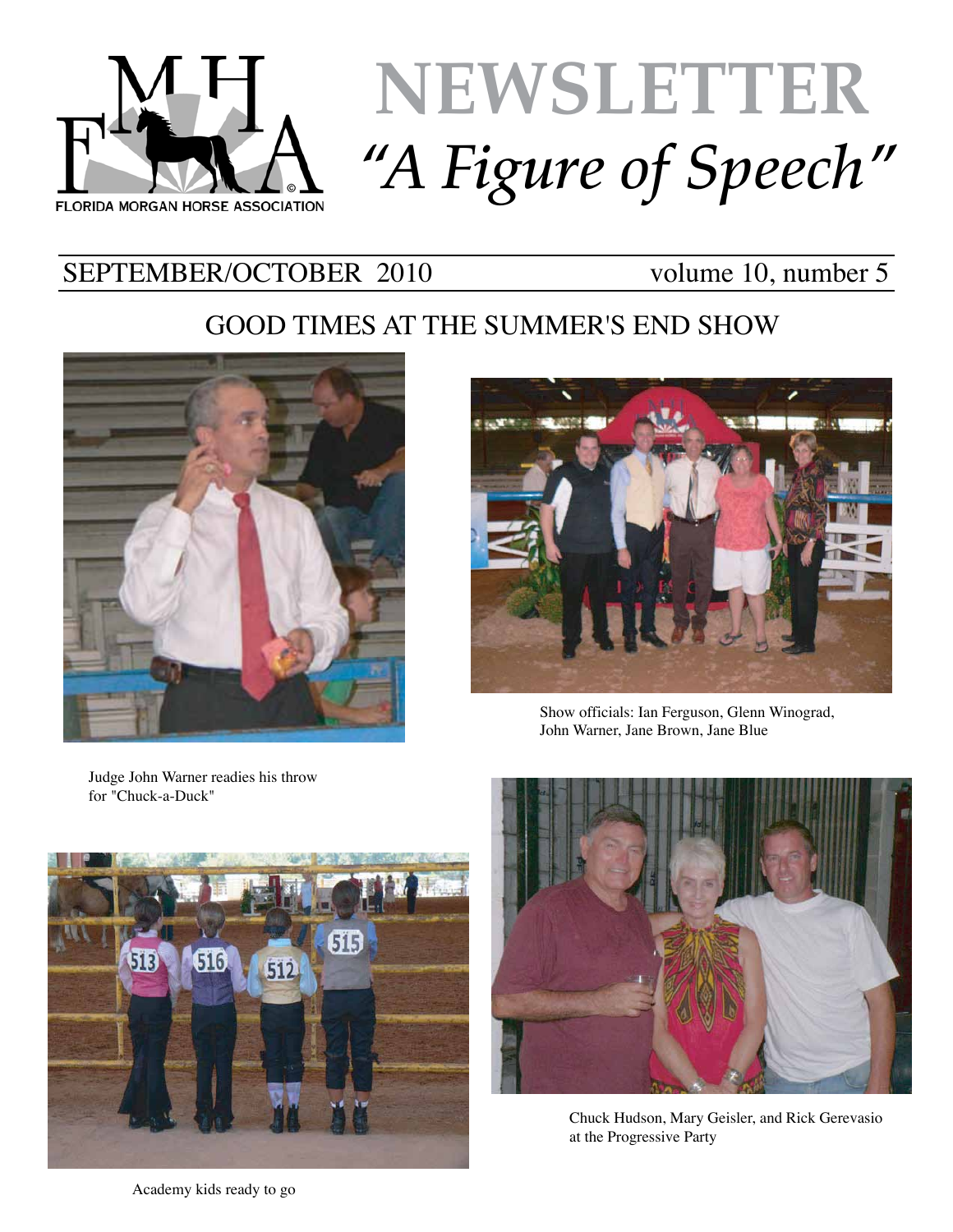## FLORIDA MORGAN HORSE ASSOCIATION

*President* Rick Davis...................941-746-1919 4005 57th Street E Palmetto, FL 34221 rndhorsetrainer@verizon.net

*Vice President - Central* Les Conklin.................727-443-2561

*Vice President - North* Margaret Karrh............407-426-8335 mmkarrh@windstream.net

*Vice President - South* Lark Henry..................239-592-1033

*Secretary/Treasurer* Jane Brown.................727-954-4874 5890 38th Ave N St Petersburg, FL 33710 amzmorgans@tampabay.rr.com

*Director at large* Kathleen Gatien...........904-284-1419

*AMHA Region 4 Director* Patricia West....770-883-8151

### FMHA WEB SITE: www.fmha.net

| <b>North Region</b>           |
|-------------------------------|
| Alicia Davis352-472-6727      |
| raindropfarm@aol.com          |
| Sally Ann Lyle352-401-0252    |
| sal4art@embarqmail.com        |
| Karen Wolfsheimer225-767-9615 |
| kwolfsheimer@cox.net          |
| Nina Spencer352-591-0910      |
| ninaespencer@aol.com          |
| Central Region                |
| Martha Stein813-818-4547      |
| ms4547@verizon.net            |
| Janice Scotto727-638-7795     |
| jscotto@tampabay.rr.com       |
| Valerie Seimer813-926-1978    |
| Glenn Winograd813-852-2171    |
| ahorseor $2@$ msn.com         |
| <b>South Region</b>           |
| Lark Henry239-592-1033        |
| Tom Johnson772-812-9729       |
| tomj772@aol.com               |
| Beverly Skovgaard772-589-0807 |

#### OFFICERS DIRECTORS DIRECTORS CHAIRMEN & COORDINATORS

*Citrus Cup Chair* Alicia Davis...............352-472-6727 raindropfarm@aol.com

*High Point Coordinators* Martha Stein ................813-818-4547 ms4547@verizon.net Anne Winograd ...........813-960-2434 ahorseor2@msn.com *Membership Coordinator* Ann Smith..................352-351-1082 asmith8889@earthlink.net

*Newsletter Editor* Sally Ann Lyle............352-401-0252 sal4art@embarqmail.com

*Summer's End Show Chair* Glenn Winograd.........813-852-2171 ahorseor2@msn.com

*Web Site Coordinator*

Anne Winograd.........813-960-2434 ahorseor2@msn.com

*Region 4 Youth Vice President* Spencer-Shelby Conklin dsc43@gte.net

|                                         | FMHA MEMBERSHIP APPLICATION          |                                                                                                                             |
|-----------------------------------------|--------------------------------------|-----------------------------------------------------------------------------------------------------------------------------|
|                                         |                                      |                                                                                                                             |
|                                         |                                      |                                                                                                                             |
|                                         |                                      |                                                                                                                             |
|                                         |                                      |                                                                                                                             |
|                                         |                                      |                                                                                                                             |
|                                         |                                      | Phone (home) Phone (cell) Phone (cell) Phone (barn)                                                                         |
|                                         |                                      |                                                                                                                             |
| Individual - $$25$<br>$\vert \ \ \vert$ | $\Box$ Family or Farm - \$35         | Mail to: Ann Smith PO Box 1477, Anthony, Fl 32617                                                                           |
| NEWSLETTER ADVERTISING RATES            |                                      | Newsletter Issue deadlines: 7th of the month February, April, June, August, October, December                               |
|                                         |                                      | Business Card ad (1 year)\$35 Full page, per issue\$50 Half Page, per issue\$35                                             |
| ClassifiedFMHA member - free            | non-member, per word/per issue\$0.20 |                                                                                                                             |
|                                         |                                      | Ads must be recieved 20 days before issue deadline. Send copy and payment to Newsletter editor. Make checks payable to FMHA |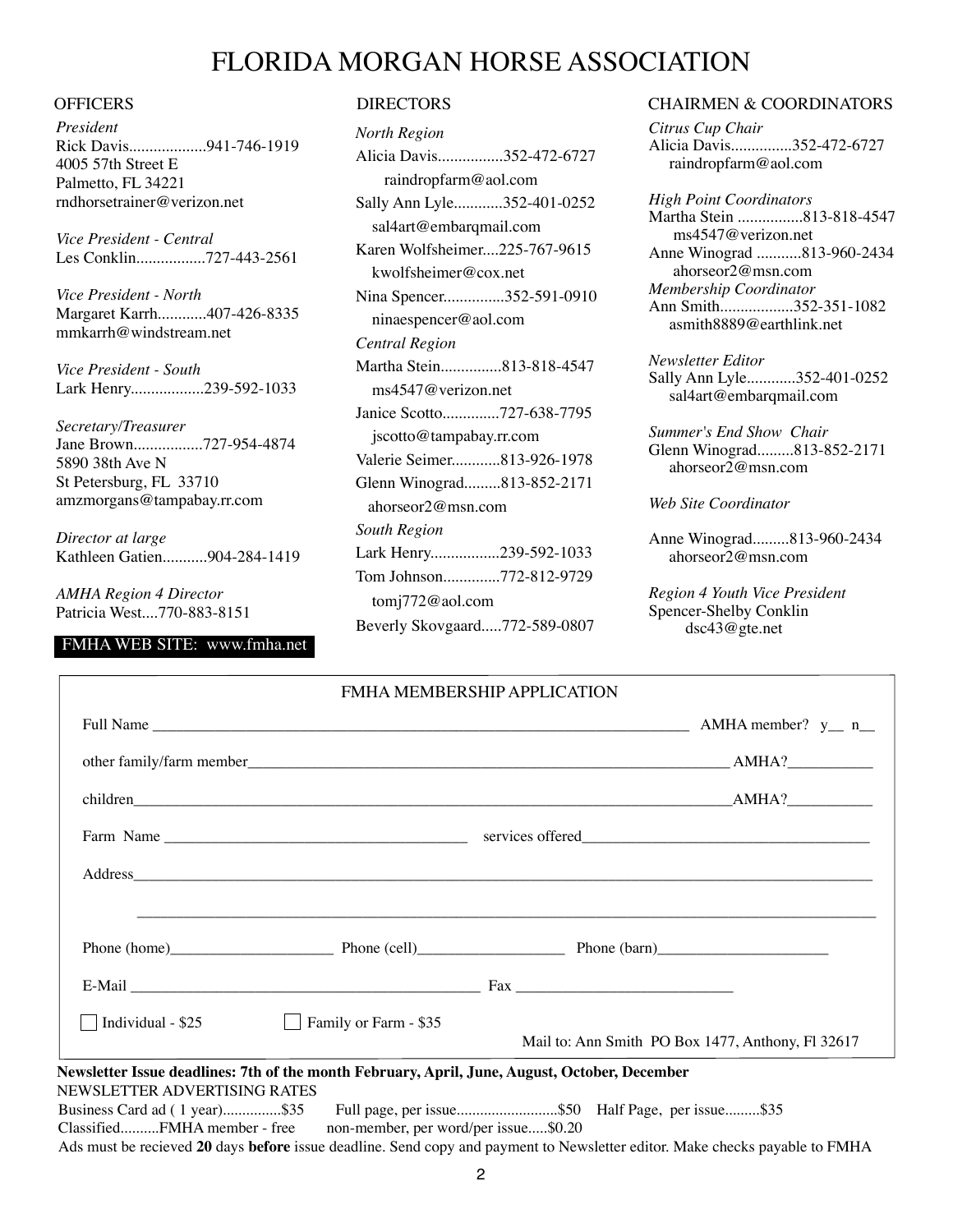#### SUMMER'S END HORSE SHOW

What a great show we had! Thank you to everyone who came, helped, showed, and watched all of the exhibitors. Many thanks also to the show committee and volunteers who worked so hard to make the show a success. John Warner judged all the regular classes and Conky Price stepped into center ring for the Academy and Exceptional divisions.There were about 90 horses, and the exceptional and academy classes were some of the largest this year. For complete results, check gaitkeeper.com. Photos can be ordered from Bob Moseder's web site.

The weather was the usual hot and humid, but thankfully, no storms (or hurricanes!) The progressive party was a blast and between that and the exhibitor BBQ dinner, and constant ice cream and ice pops, it all made for a fun family time. The big sponsors of the show were Calm Coat and Manna Pro who donated well over \$750 in raffle prizes and advertising. We are very grateful for all of our sponsor's generous support. The MTRA and Stirrups & Strides raised money for their wonderful organizations through auctions and raffles also. Overall, the show succeeded in running well, in spite of some electrical challenges (the antiquated PA system worked most of the time).

#### PROGRESSIVE PARTY HOSTS

Tom Johnson/ Aboria for pizza Valarie Siemer/ West Coast Morgans cookies Tami Johnson mini key lime pies Rick Davis/ Davis Stables wine and cheese Cheri Barber/ Cheri Barber Stables adult refreshments Lark Henry/ Bobbin Hollow lemonade Pam Roush/ Avalon chips and dip

#### EITAN BETH-HALCAMY

Eitan is well known within the horse world for his renown "Cowboy Dressage" exhibitions and clinics with his (Florida-bred!) Morgan, Santa Fe Renegade. Following an appearance at the World Equestrian Games, Eitan suffered a heart attack and was seriously injured when he fell from his horse.

At this writing, he was improving, though facing a long recovery.

Updates on his progress can be found at the web site: http://www.caringbridge.org/visit/cowboy8

#### THANK YOU

The riders and staff of Marion Therapeutic Riding (MTRA) want to say a big "Thank you" to everyone who supported our fundraising auction at the Summer's End show. Especially in these tough economic times, we so appreciate people who are willing to help our great clients to be able to take part in a sport that gives them so much physically and emotionally.

#### UPCOMING TRAIL RIDE NOV 20

Trail ride to benefit St Judes Children Research Hospital is on Sat Nov. 20th at Alafia River State Park.... Ride starts at 11:30am. Lunch at 1:00 Rained out date is Sun if Sat would be rained out. Same times...Please bring a check made out to St Judes for \$10, or any amount you wish. Checks go to Rick Davis.. Rick will have a grill for you to cook on. He will need someone to help do the cooking on grill for people. Bring what ever you want to grill and what you want to eat and your own drinks. The park is on Co road 39. If traveling from Tampa or from the north take Highway 60 East thru Brandon, to right on Lithia/Pinecrest Road to right on Co Rd. 39 a few miles, to park on left. There is a small fee the park charges like \$5.00 for 4 horse trailer or smaller. If you are traveling from the south Take I75 to E. on Co Rd. 674.Take 674 to left on Co Road 39.Park will be 5 miles on right.

NOTE the Horsemans parking will be at the second entrance on right.Call Rick Davis if more info needed 727- 421-2387

#### IN PRINT

The Ocala Star Banner ran a photo feature on the Summer's End show, including Cheri Barber driving Jim Little's "Pop the Cork". Always nice to see our Morgans get a little "press".

The Morgan Magazine recently ran a feature Beyond Leadline which spotlights the youngest members of the Morgan community. FMHA member Katiepaige Richards is the most recent youngster to be interviewed. Be sure to check out her article. Great job, Katie!

#### VERSATILE MORGANS WIN

For the second year in a row, the Morgan horse won the TELUS Battle of the Breeds at the prestigious Spruce Meadows Masters. The Morgan beat out 11 other competitive breeds in this five-day competition, which included five different events: compulsory skills, precision driving, jeopardy jumping, barrel racing, and trail riding. Two riders from each team compete in each events, with points awarded according to placement. This event is one of the most popular events at the Spruce Meadows Masters. The Quarter Horse team landed in second place and the Connemara was third.

Representing Team Morgan Horse were Cec Watson; Pat Crema drove JMF Beam Walker; Deb Clary rode and drove TLR Night Image; Katie Duke rode Blue Ribbon Dancer; and Kristin Burton rode Oaklea French Mist. Aline Young was the team's chef d'equip. "The Battle of the Breeds at the Masters Tournament is highly competitive and very difficult to win, a real fan favorite!" she said. "We are extremely proud of this win and have again become the breed to beat!" This isn't the first time the Morgan horse has won the Battle of the Breeds in consecutive years; they also won in 2000 3 and 2001.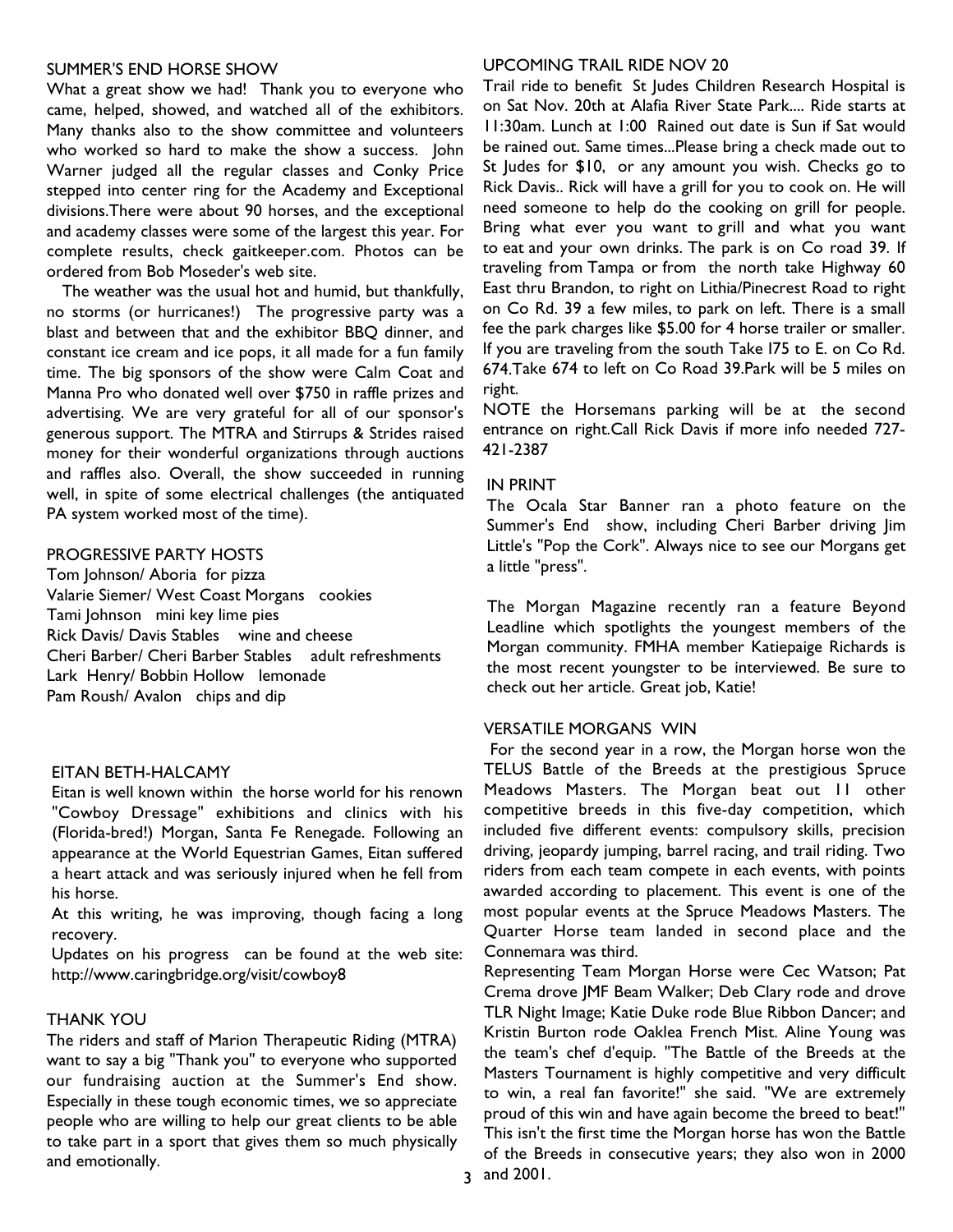

#### MORE PHOTOS FROM SUMMER'S END

Katie Pope & Century Mardi Gras

Jessica Stone driving Gladiator

Diane Tanquay & Whispering Suite Image



WEST COAST MORGANS

The Morgan Grand Nationals are upon us, and we are busy body clipping, and packing. We upload updates on the farm website, www.WestCoastMorgans.com and WCM Facebook pages, so keep in touch. All of the horse are working well, and we're all excited to feel the weather change. The scent of Fall is here, and we are planning a HUGE Fall Festival on Sunday October 31st, from 10:30- 3:30. With Avalon Riding Academy, we have planned a fun family day to celebrate the season. Proceeds will go to the non-profit Lora Dunlap Morgan Horse Rescue & Scholarship Foundation, Inc.. For more information, check out the website at www.LDMorganHorse.org. There will be carriage rides, hay rides, face painting, BBQ, treats, homemade applesauce, tons of games, local vendors, and horse exhibitions. It will be a fun, and inexpensive way to spend the day, I hope to see you all with us!

Jennifer Lincoln & Karen Swain wounded, but the show must go on

#### NEW FROZEN SEMEN RULES

On September 22, 2010, the AMHA Board of Directors approved changes to the Registry Rules and Regulations. The primary reasons for the changes pertain to frozen semen breedings due to the elimination of the Certificate of Service from the Registration Application and the Frozen Semen Certificates.

In cases where frozen semen is shipped in lieu of fresh cooled semen, the responsibility for filing the Stallion Service Report is being returned to the Stallion Owner or owner of the frozen semen used for a particular breeding. The recent revisions outline what party can/must sign a Stallion Service Report when frozen semen is used.

In addition, a new section to the Registry Rules was added; Section 6: Notice of Frozen Semen Transfer. This form must be used when multiple units of frozen semen from one stallion are given, sold, or otherwise transferred to breed more than one mare. The Notice of Frozen Semen Transfer is solely for reporting purposes; it is not a contract. It is the responsibility of the parties to ensure compliance with contractual obligations.

If you are a stallion owner or mare owner who plans to breed using frozen semen, please review the Registry Rules and Regulations, which can be found at www.morganhorse.com/registry/rules\_regulations/. Please refer to Rule 2, Section 1-A and Rule 9, Section 1 and Section 6. These revisions go into effect October 1, 2010 and affects all Stallion Service Reports submitted after this date.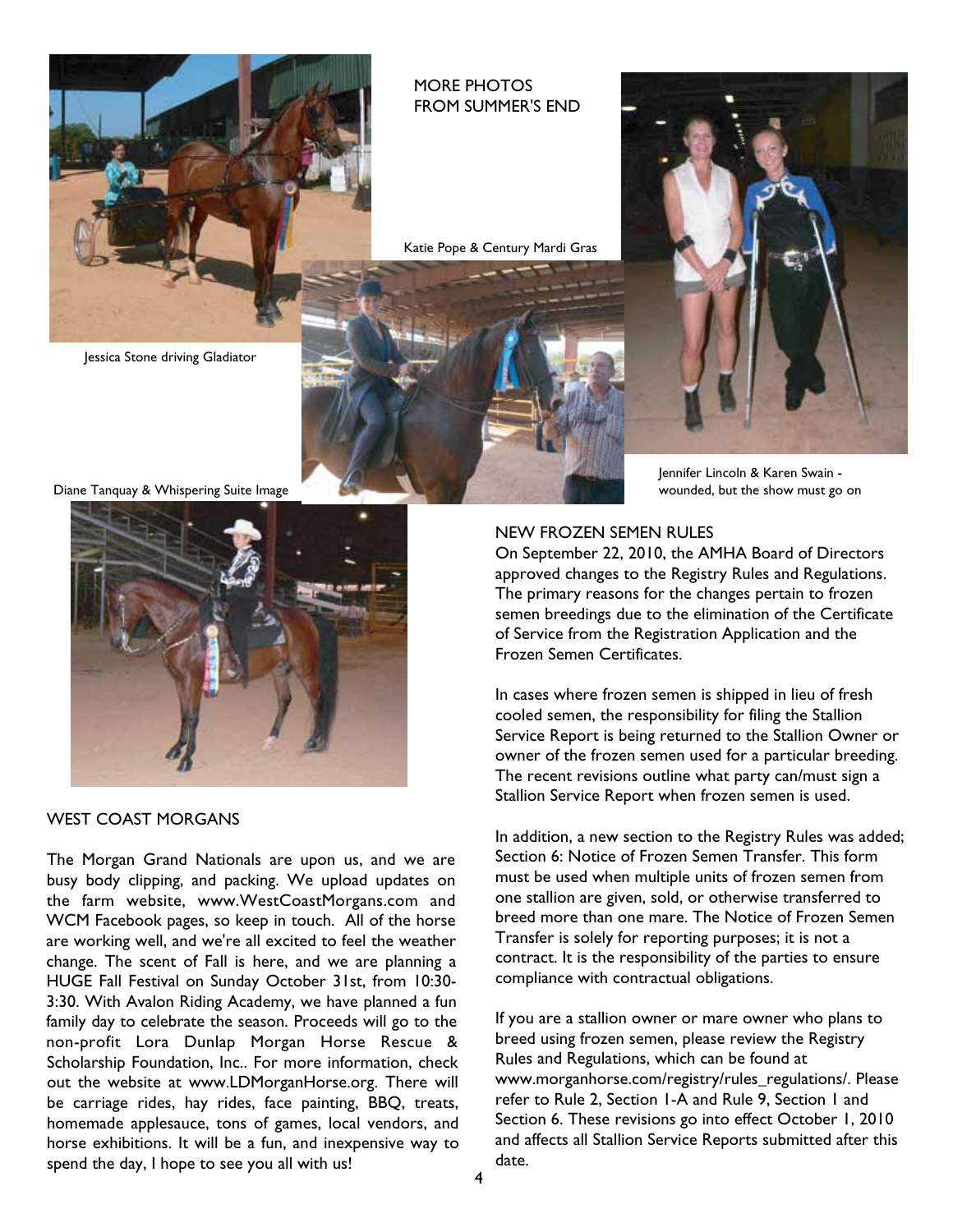Experience<br>a whole new world...



Specializing in the EXCITING world of SADDLEBRED & MORGAN Horse Competition



## FORSALE

Very Cute 5 yr. old DARK BAY GELDING. 15'1" UTD on immunizations & worming. Sound. Started under saddle. Needs his own person to love. \$2500 or make offer. Call 352-732-0702 or email doug@singletreefarmfla.com.

HOUGHTON JOG CART. Not in show ring condition but good for everyday work and training. \$250 or make offer. Call 352-732-0702 or email doug@singletreefarmfla.com.



 $\ddot{\phantom{0}}$ 5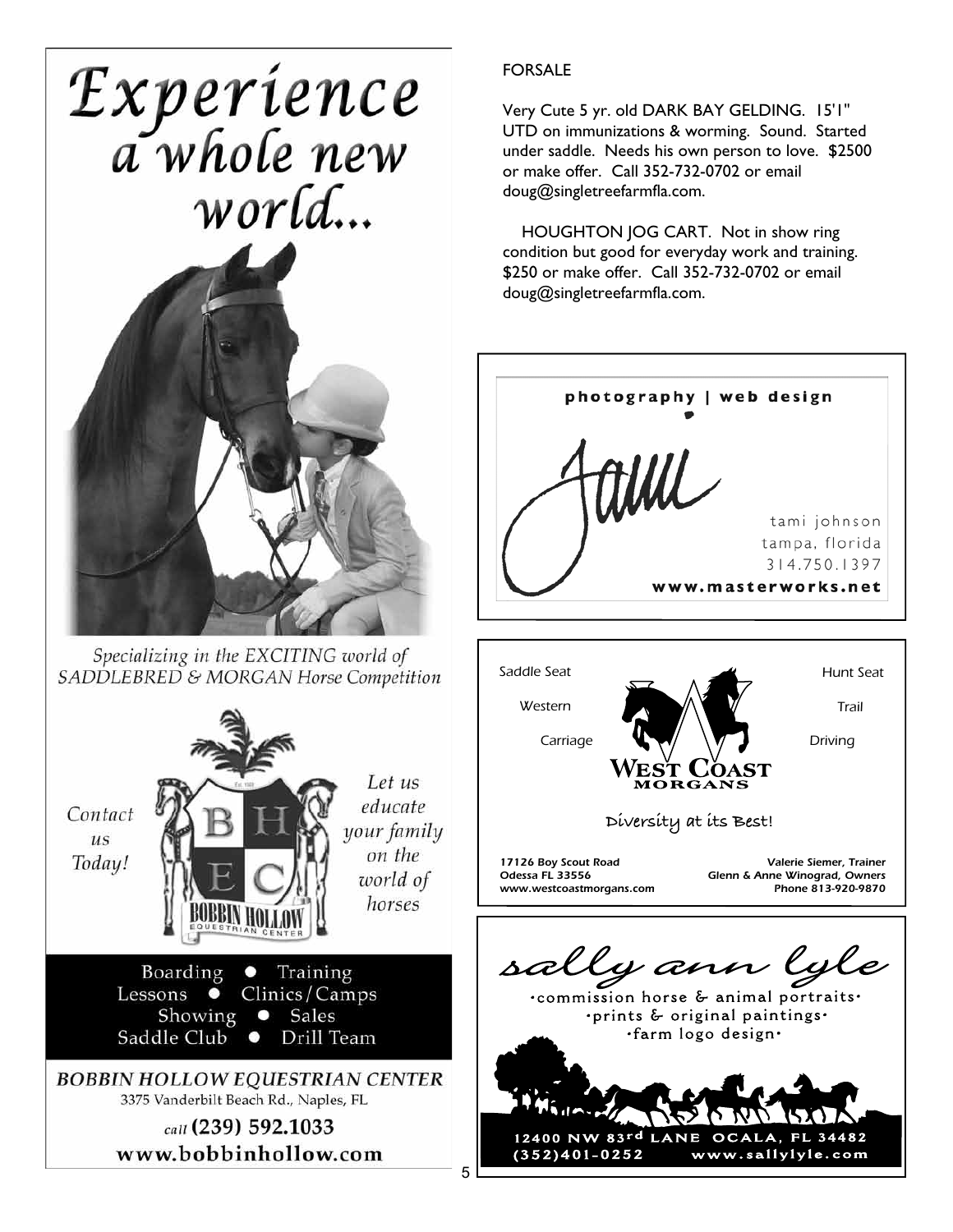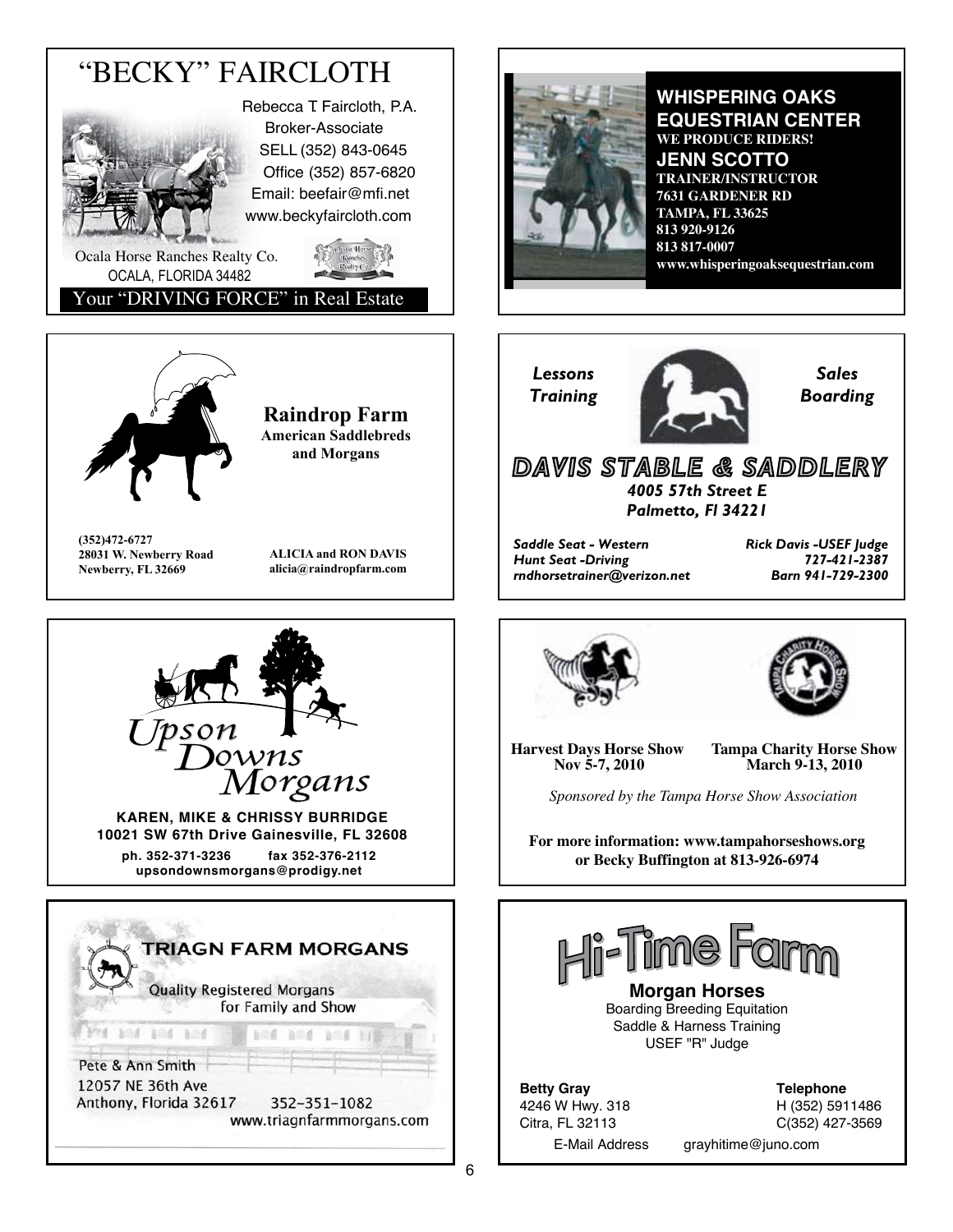